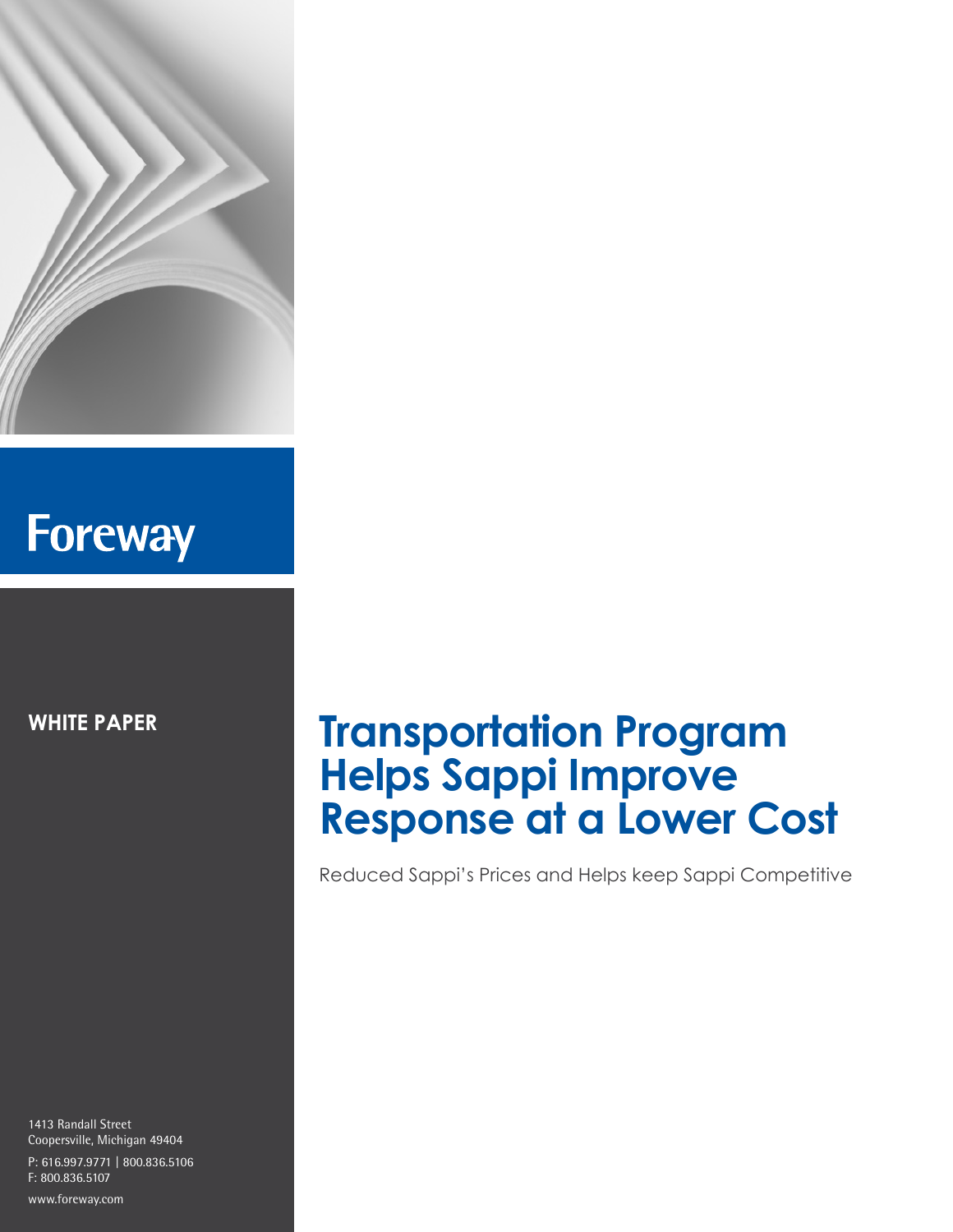## **Foreway**

#### **Challenge**

Increase production and transportation efficiencies, decrease costs, and improve customer satisfaction.

#### **Solutions**

- On-site, integrated logistics management
- Carrier management
- Load planning and consolidation
- Integration of production and shipping functions
- Accurate data and cost reports
- Track and Trace program

#### **Results**

- Eliminated 75,000 sq. ft. warehouse
- Headcount reduction
- Increased customer satisfaction
- Increased operational and transportation efficiencies
- Optimized visibility throughout supply tiers
- Ongoing transportation cost reductions

*Carrier management is among Foreway's greatest strengths, allowing them to be extremely responsive to customer requests.*

## **Business Scenario**

Sappi is the world's leading producer of coated fine paper used in annual reports, catalogs, brochures, magazines, and other publications. The billion dollar company operates manufacturing facilities and distribution centers throughout North America, Europe, and Africa. Sappi's Muskegon, Michigan mill transports 260 million tons of paper each year to regional distribution centers and end-user customers across the U.S.

## **The Challenge**

Like many manufacturers who excel at their core competencies, Sappi recognized that some of its key managers were spending more time on the complex challenges of logistics management than on strategic issues. Sappi's Muskegon mill scheduled multiple LTL shipments each day, resulting in damaged freight and increased transportation costs. More than 50 transportation providers made up Sappi's carrier base. A lack of communication between internal sales representatives (ISRs) and customers—and between ISRs and production staff—resulted in the need to shuttle million-pound orders to an off-site, 75,000 sq. ft warehouse. Paper was then brought back to the mill for final cutting prior to delivery. Data submitted by Sappi's freight payment agency was filled with errors. Load-building decisions were based on the faulty data, leading to inaccurate analyses. In addition, Sappi staff spent significant time converting cost-per-mile invoices into cost-per-ton measurements (an imperfect conversion at best) in an effort to determine the paper's total landed cost.

## **STRATEGIC BUSINESS SOLUTIONS**

#### **On-Site Management**

In 2000, Foreway—already a preferred contract carrier at Sappi's Muskegon mill—approached Sappi management with a solution to reduce shipping costs to two of the paper manufacturer's regional distribution centers (RDCs). Foreway was awarded on-site management of the mill's dedicated freight program, including switcher and yard management services. Foreway's use of lightweight equipment immediately reduced the number of RDC shipments each day. Foreway on-site staff implemented daily meetings with production, operations, supply chain, transportation, and shipping managers, and quickly mastered Sappi's legacy systems. Within four months, Foreway helped Sappi save \$1 million in transportation costs. An on-site, integrated logistics program was gradually phased in over the course of the next two years, beginning with carrier management.

## **Carrier Management**

Impressed by Foreway's performance with the dedicated distribution fleet, Sappi entrusted the 3PL with carrier management at the Muskegon mill, effectively reducing its carrier base from 50+ to just one.

Foreway began by re-qualifying Sappi's core carrier base, standardizing the accessorial sheet, and establishing a more shipper-friendly fuel surcharge. Foreway manages screening and auditing of all carriers, while building solid carrier relationships.

Carriers appreciate that Foreway, a fleet operator itself, understands their business. Foreway routinely uses the same carriers on the same routes, building dedication to regular customers and improved customer service. By consistently providing preferred carriers with steady freight, Foreway increases carrier loyalty and improves carrier service to Sappi. Carrier management is among Foreway's greatest strengths, allowing them to be extremely responsive to customer requests. This expertise also saves Sappi substantial auditing time.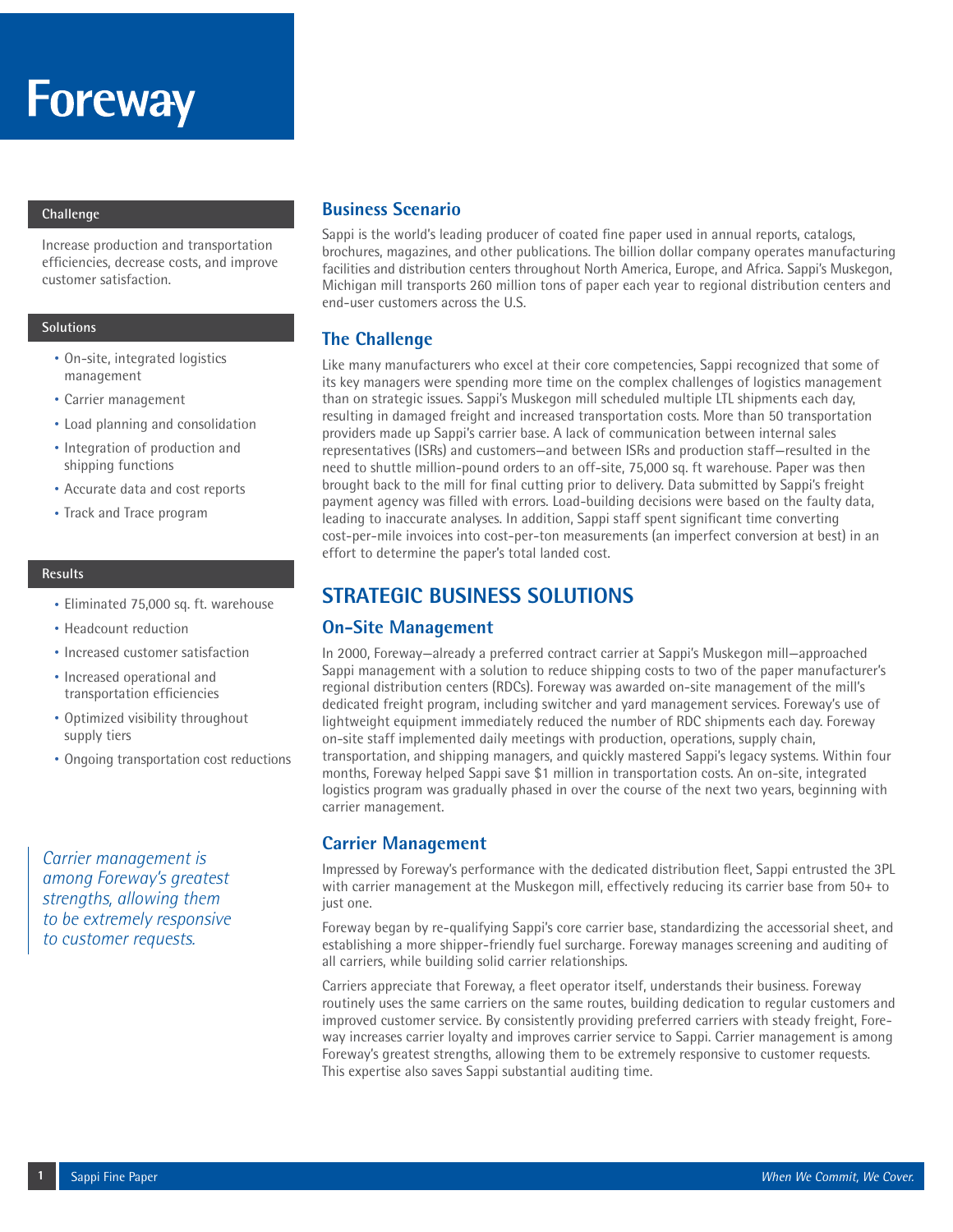*Foreway boosted customer satisfaction with Sappi. On-time performance increased while costs decrease.*

*Foreway raised the bar on customer service to levels other Sappi facilities now try to achieve.*

## **Customer Direct Freight Program**

- Consolidation of LTL Shipments When Foreway first proposed managing Sappi's "Customer Direct" program, which ships direct to end-users, the three-month pilot program guaranteed 4% annual savings. In reality, Foreway improvements quickly produced 10% annual savings. Foreway has integrated Sappi's technology and transportation processes, using Sappi's legacy order system to plan freight movement. LTL shipments are combined to make full truckloads, with scheduled stop-offs. The elimination of 99% of Sappi's daily LTL shipments significantly reduces damaged goods and improves freight efficiency. Improved planning also reduces the number of trucks to load and cuts shipping dock time. Foreway's integrated management of Sappi's logistics program frees Sappi staff to spend more time on strategic objectives.
- Improved Customer Communications Because production schedules weren't coordinated with transportation constraints, million-pound orders were routinely sent to a warehouse and shipped back to the mill for final cutting once the customer was ready to accept delivery. Foreway quickly learned that the order information Sappi ISRs entered didn't always reflect the customer needs. Foreway became the liaison between the customer and Sappi's production department. Foreway staff determines exact delivery needs based on the customer's constraints for receiving and printing, and shares that data with production. With increased visibility of the end-user's needs, production is able to work from a plan that integrates transportation. Product can be configured directly from the manufacturing floor, eliminating unnecessary handling. Within six months of implementation, Foreway's management of the Customer Direct program helped eliminate the need for a leased 75,000 sq. ft. warehouse and shuttle service to and from the off-site facility. Sappi no longer needs to maintain staff to manage inventory. Foreway boosted customer satisfaction with Sappi. On-time performance increased while costs decrease. Foreway continues to produce ongoing annual logistics cost reductions for Sappi.
- Intermodal Shipping Having improved customer communication and established an integrated logistics model, Foreway is able to arrange cost-effective intermodal transportation whenever appropriate. If a specific type of paper is produced two weeks before a customer can accept shipment, Foreway ships the order intermodal, which gets the product off the floor, significantly reduces shipping costs, and yields on-time delivery.

## **Cost-Per-Ton Program**

Prior to 2002, Sappi's freight payment agency provided cost-per-mile (CPM) invoices, which Sappi's finance staff then converted for cost-per-ton (CPT) measurements to determine the paper's total landed cost. Because the conversion of CPM to CPT is imperfect at best, Sappi wasn't accurately capturing its transportation costs.

Foreway scrubbed the data that came from the freight payment agency, uncovering significant errors; Sappi had been basing load-building decisions on inaccurate data. Foreway recommended converting the Muskegon mill to a cost-per-ton-by-zone model.

Based on the success of Foreway's program at the Muskegon mill, Sappi now requires all 3PL vendors, nationwide, to provide CPT billing. The cost-per-ton-by-zone model reduces the likelihood of freight payment agency errors. Sappi finance and sales departments take the rate-per-ton and apply it directly to the cost-to-sell per ton, eliminating the guesswork inherent in per-mile pricing conversion and enabling Sappi to capture its true transportation costs.

## **Track and Trace Program**

Prior to implementation of Foreway's transparent Track and Trace program, customers with questions about a shipment called a Sappi service representative, who would check with the trucking company, wait for a return call, and get back to the customer with an answer. Today, customers call the direct "Sappi Track and Trace" line and are given the answers they need, on